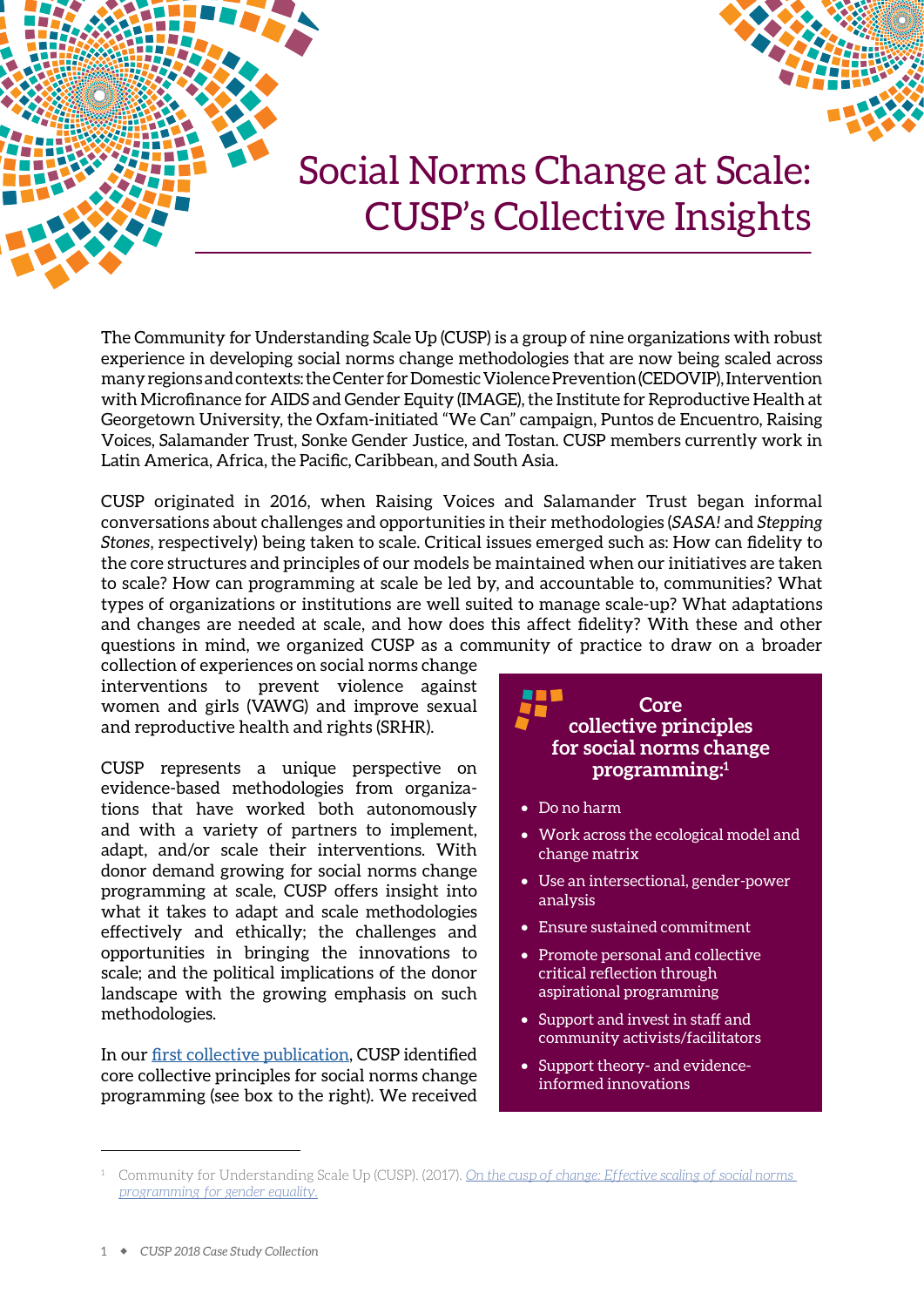



requests following that publication to share detailed, real-life examples—both positive and negative—of how our methodologies have gone to scale. Over 2018, through a process of reflection and analysis, we worked together to consider and expand our collective understanding of the importance of holding to these core principles as our methodologies go to scale. As a result of this process, several CUSP members share case studies here on their methodologies at scale[—GREAT,](http://irh.org/projects/great_project/) [IMAGE,](http://www.image-sa.co.za/PROGRAMME/The-Intervention) *[SASA!](http://raisingvoices.org/sasa/)*, *[Stepping Stones](https://steppingstonesfeedback.org/)*, and [Tostan—](https://www.tostan.org/programs/community-empowerment-program/)with the intention of supporting programmers' and funders' efforts in scaling existing, and creating new, social norms change programs.2

### **What is Scale?**

The World Health Organization/ExpandNet Consortium defines scale as "deliberate efforts to increase the impact of…innovations successfully tested in pilot or experimental projects so as to benefit more people and to foster policy and programme development on a lasting basis."2 Scale can include increasing the coverage of health interventions or increasing financial, human or capital resources.

ExpandNet classifies four types of scale: **horizontal** scaling up (expansion or replication); **vertical** scaling up (policy/political/legal/institutional scaling); **functional** scaling up (adding interventions to an existing package); and **spontaneous** diffusion (when the innovation addresses a need within the programme or when a key event draws attention to a need).

### **Introduction to the Case Study Collection**

This case study collection is designed for funders, practitioners, and activists. It seeks to identify key elements for success, highlight challenges, and provide recommendations for adapting and scaling the methodologies of CUSP members and, more broadly, social norms change interventions.

The case studies draw on over 120 years of combined experience and practice-based learning among five CUSP programs.

| <b>GREAT</b> | is a set of participatory activities designed to support girls' and boys'<br>growth into healthy adults and promote nonviolence and SRHR in<br>northern Uganda. An evaluation revealed improvements in attitudes<br>and behaviors around gender equity, partner communication, family<br>planning use, and gender-based violence (GBV). <sup>3</sup> |
|--------------|------------------------------------------------------------------------------------------------------------------------------------------------------------------------------------------------------------------------------------------------------------------------------------------------------------------------------------------------------|
|--------------|------------------------------------------------------------------------------------------------------------------------------------------------------------------------------------------------------------------------------------------------------------------------------------------------------------------------------------------------------|

<sup>2</sup> ExpandNet, WHO. "Practical guidance for scaling up health service innovations." Geneva: World Health Organization (2009).

<sup>3</sup> Institute for Reproductive Health, Pathfinder International, & Save the Children. (2015). *GREAT project results.*  Retrieved from<http://irh.org/resource-library/brief-great-project-results/>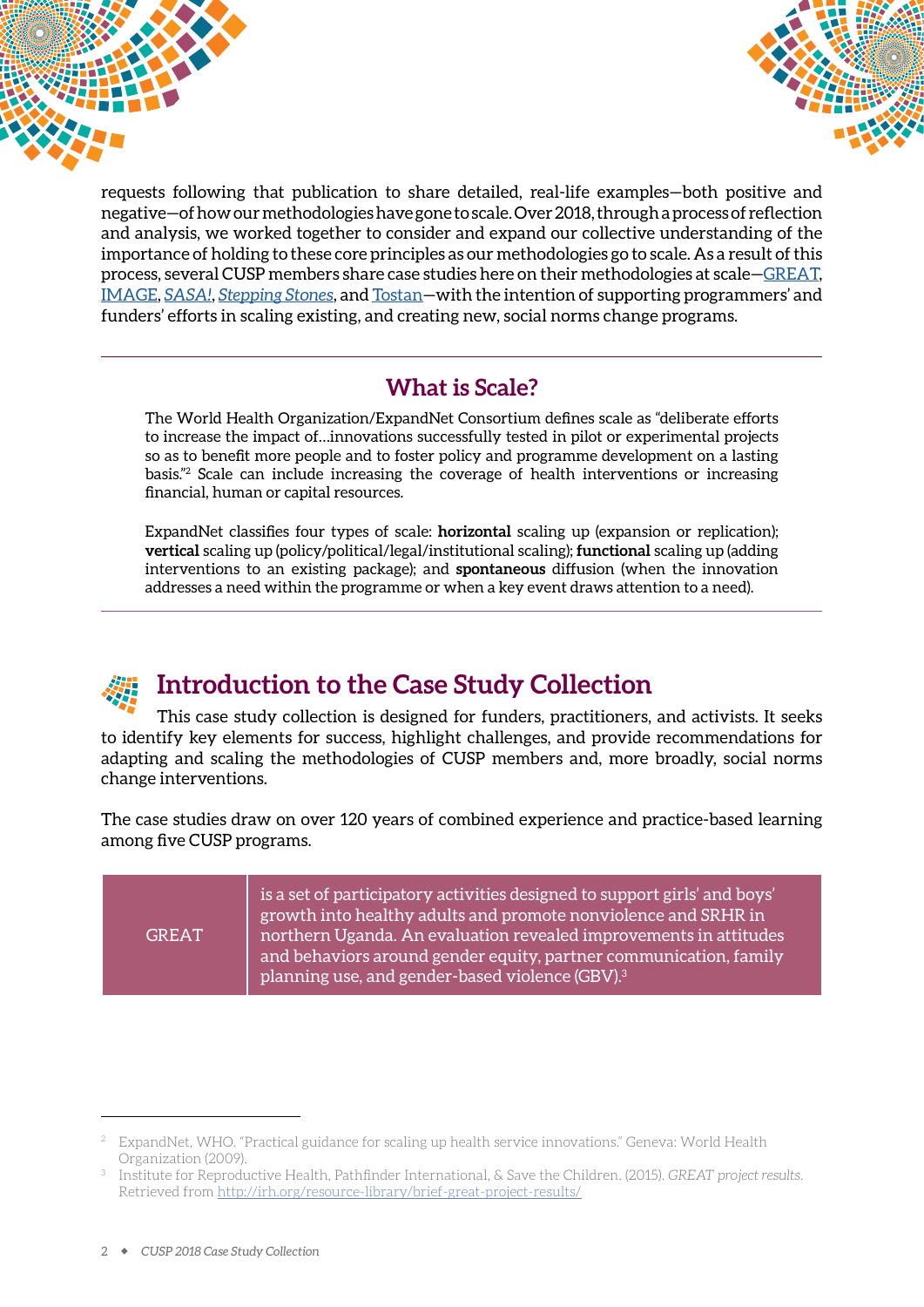| <b>IMAGE</b>                     | is a combined microfinance, HIV, and GBV training and community<br>organizing intervention in South Africa. Results from its randomized<br>control trial (RCT) revealed lower rates of intimate partner violence<br>(IPV) among clients. $4$                                                                                                                      |
|----------------------------------|-------------------------------------------------------------------------------------------------------------------------------------------------------------------------------------------------------------------------------------------------------------------------------------------------------------------------------------------------------------------|
| SASA!                            | is a holistic community mobilization approach for preventing VAW<br>and HIV. An RCT demonstrated SASA!'s community-level impact on<br>preventing violence against women from male partners, reducing the<br>social acceptability of violence against women and sexual concurrency<br>among men. <sup>5</sup>                                                      |
| <b>STEPPING</b><br><b>STONES</b> | is a holistic, gendered, intergenerational, rights-based program to<br>address VAW, SRHR, and related complex attitudes and practices<br>towards people with HIV. In a cluster RCT, Stepping Stones significantly<br>improved reported risk behaviors in men, with fewer men reporting<br>IPV perpetration, transactional sex, and problem drinking. <sup>6</sup> |
| <b>TOSTAN</b>                    | is a three-year non-formal education program that empowers African<br>communities to create positive social transformation based on respect for<br>human rights. Findings from the intervention demonstrated improved<br>knowledge, attitudes, and behavior among men and women around<br>environmental hygiene, respect for human rights, and health.7           |

While each of the programs is unique and designed for a different audience, all embody the principles described above to achieve ethical and effective social norms change.

## **Shared Practices: CUSP Methodologies Going to Scale**

This section identifies and analyzes commonalities across CUSP's collection of case studies to enrich the global dialogue and knowledge base on what it takes to take social norms change approaches rooted in social justice practices and principles to scale. Here we offer six interconnected insights.

<sup>7</sup> Diop, N. J. (2004). *The TOSTAN program: Evaluation of a community based education program in Senegal.* New York, NY: Population Council.



<sup>4</sup> Pronyk, P. M., Hargreaves, J. R., Kim, J. C., Morison, L. A., Phetla, G., Watts, C., ... & Porter, J. D. (2006). Effect of a structural intervention for the prevention of intimate-partner violence and HIV in rural South Africa: A cluster randomised trial. *The Lancet, 368*(9551), 1973-1983.

<sup>5</sup> Abramsky, T., Devries, K., Kiss, L., Nakuti, J., Kyegombe, N., Starmann, E., … Michau, L. & Watts, C. (2014). Findings from the SASA! Study: A cluster randomized controlled trial to assess the impact of a community mobilization intervention to prevent violence against women and reduce HIV risk in Kampala, Uganda. *BMC Medicine*, 12(1), 122.

Jewkes, R., Nduna, M., Levin, J., Jama, N., Dunkle, K., Puren, A., & Duvvury, N. (2008). Impact of Stepping Stones on incidence of HIV and HSV-2 and sexual behaviour in rural South Africa: Cluster randomised controlled trial. *BMJ, 337*, a506.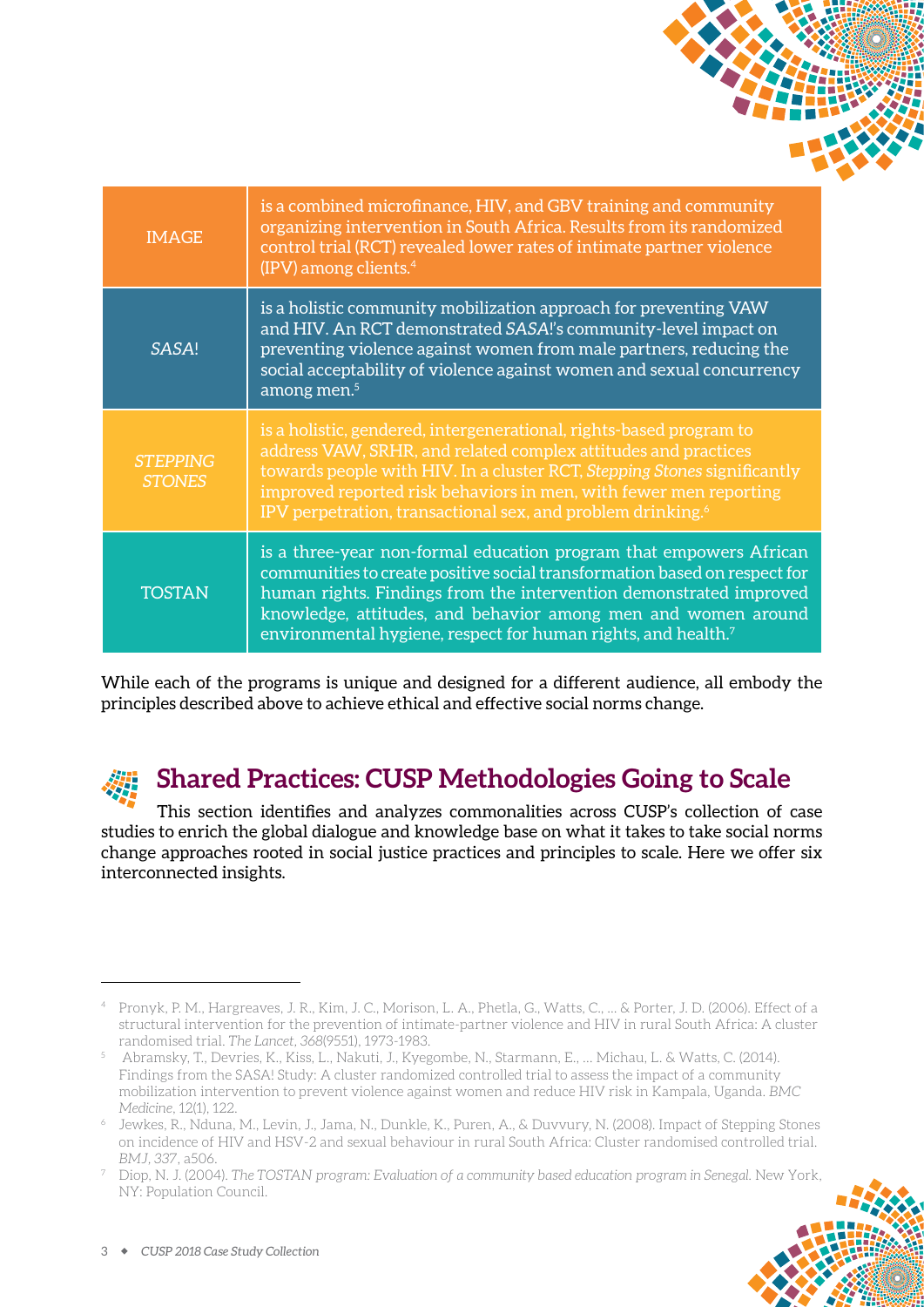

#### **Prioritize accountability to communities**

Social norms transformation can be difficult and sometimes dangerous. Ensuring fidelity to a methodology's core elements is necessary, yet implementers also need to be mindful of contextual differences and possible repercussions that arise during programming. *Tostan's work on female genital cutting illustrates this principle. Early on, Tostan used a press conference to encourage diffusion of one community's decision to end female genital cutting to other communities. However, a prominent village imam explained that all intra-marrying communities would need to be visited and engaged more fully, especially with support from religious leaders. Tostan changed its course in response, to much success.*

Accountability requires community insights and substantive community involvement in planning, implementing, and monitoring social norms change programming. Typically, there is some reference to community involvement in planning documents; however, in practice, CUSP members often see that programs overlook meaningful community input and are instead driven by external factors such as organizational outputs and targets or funder demands.

Accountability to communities also requires that organizations understand power differences within communities and that our inputs do not reinforce traditional gendered or intergenerational hierarchies of disempowerment. Staff and facilitators should have adequate time to internalize the issues faced by different community members and understand how the methodology is designed to address them while not alienating those with existing power. The process of in-depth training and ongoing mentoring and supervision is designed to ensure that they can first address, and try to resolve, such complex traditional power issues in their own lives before being expected to support others' transformational journey. *In one project in Africa, for example, resource pressure (and limited understanding) led to inadequate facilitation training for Stepping Stones implementers. Among other negative activities and outcomes, young women reported reduced violence against them because facilitators had taught them how to be more submissive to partners, contradicting the original methodology, which promotes violence reduction through the transformation of gender norms and encourages mutually respectful relationships.* 

CUSP's collective experience tells us that it is essential to listen to communities—responding to both the silences and the loud voices of different groups within communities—and to remember the social justice refrain, "Nothing about us without us." Social norms change is complex work that can increase risk, most of all for a community's women and girls. Determining in which communities to scale—and ensuring their meaningful input throughout—can avoid harm, enhance safety, and promote more impactful programming.

#### **Fully understand the principles of, and align with, the values of the methodology**

Changing social norms involves a deep commitment to communities and the issues being addressed. It is political and provocative work that requires organizations to work in solidarity with communities in a collaborative and sustained way. Many of CUSP's experiences with unsuccessful scale include a lack of explicit, internalized, gendered principles for the donor and/or implementing organizations. Organizations funded to take programs to scale are often selected primarily based on their managerial capacity and infrastructure, while others are forprofit entities. These groups often work within a top-down project-delivery mindset rather than a community organizing perspective. This sometimes results in a values disconnect between

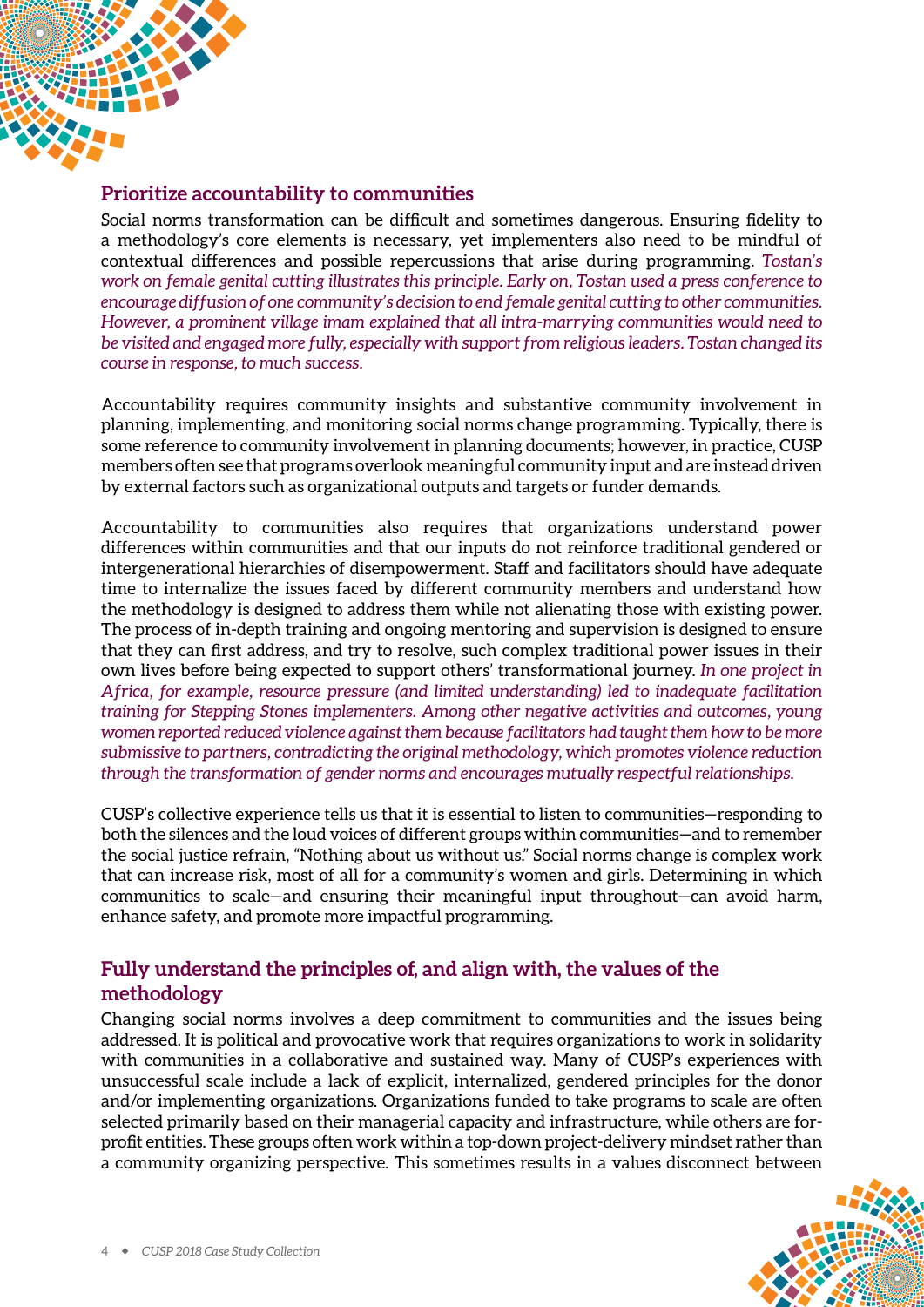



the principles guiding a social change methodology and the priorities of the implementing organization.

Organizations working to change social norms need to model the equality and human rights embodied in social justice programming. Practically, this means that organizational leadership is willing to address internal power dynamics and models respect and solidarity. *For example, Raising Voices and CEDOVIP have found that because SASA! is a program that unpacks and questions power imbalances, the organizations in which leadership is willing to reflect on and discuss power inequalities (including within their own leadership) are more likely to facilitate and sustain meaningful, deep conversations about power, justice, and rights in communities.*

Additionally, CUSP's collective experience demonstrates that often, the organizations best placed to lead social norms change efforts are local women's organizations with strong social justice principles, a willingness to reflect critically on organizational culture, and interest in tackling the issues in a community-wide, politicized manner. Yet funding for scale most often flows to large international organizations better known for their management capacity than their feminist perspective.

To realize transformative, enduring change, organizations can apply the values of social norms methodologies internally, as well as identify local partners who champion social justice principles to lead implementation.

#### **Ensure adequate time and funding for programming**

One of the most common barriers to fidelity is limited or short-term funding—each CUSP member has experienced this challenge. With donors often funding short-term, measurementdriven projects rather than longer-term initiatives, the crux of social norms methodologies and appreciation for the complex, yet effective, programming can be lost. *In one particularly challenging scenario, a donor withdrew funding just as IMAGE implementation was ready to begin because it felt the effort was taking too long to "get off the ground." However, IMAGE and its partner were conducting critical preparatory work to ensure success and sustainability.*

Funding conditions and donor influence over programming has the potential to either facilitate or limit ethical social norms change work. If donors focus on numbers and the desire to make a maximum impact with minimum investment in the shortest time frame, the fundamental "do no harm" principle of ethical programming is more likely to be compromised during scale-up.

Undoing deeply held beliefs and behaviors that have been around for generations is not easy work. For a long time, it was assumed that social norms change would take decades, yet evidence-based approaches developed by CUSP members demonstrate that change can happen within programming cycles if done well, done with intensity, and led by communities. However, funders that purport to rely on evidence now often demand change within even shorter time frames, greater geographic coverage, and fewer activities. *In one case, SASA!'s holistic three-year program was reduced to a three-day training with community activists, with the activists required to have 10 contact hours with community members—even though raising sensitive issues in the community and expecting (and claiming) change after 10 contact hours goes against all the evidence on quality VAWG prevention programming.*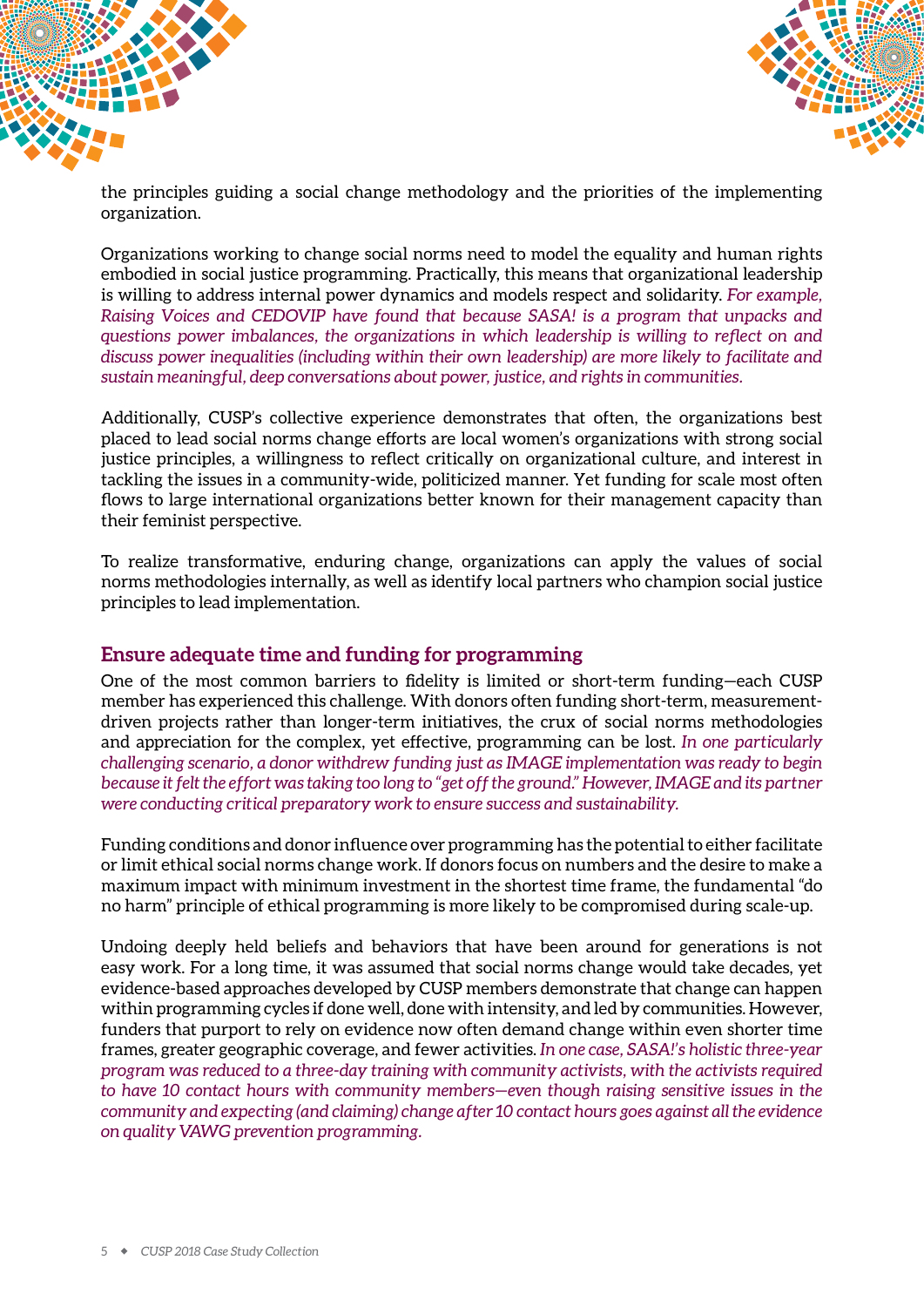

Prevention of VAWG and promotion of SRHR is possible, but programmers and donors must be realistic about the time and resources necessary to effect change. Investing in quality programming at scale can reap rewards, ensuring the changes are deeper and have more potential for being sustained.

#### **Maintain fidelity to the elements of the original methodology**

Social norms change programming is not merely a collection of activities but rather systematic and theoretically grounded work with key structured aspects that, together, make an approach effective. Neglecting any of these elements can compromise program success while also potentially harming the community. In CUSP members' experiences, effective use of our programs has strongly depended on implementing organizations' ability to adapt to context while maintaining fidelity to the methodology's core structure. Every CUSP member has experiences with donors and programmers "over-adapting" their methodologies, including picking and choosing from multiple programs to create something unrecognizable to the original designs.

*In fact, Tostan decided not to share its curriculum publicly because of the results of truncated adaptation and scaling. It became clear that the curriculum alone would be insufficient to ensure replication since what drives the program's success is as much methodology and pedagogy as it is content.* Other CUSP members have made their methodology available to the public, but misuse of the materials results in ineffective programming and can compromise the integrity of the program's reputation for positive, sustainable change.

Of course, CUSP welcomes the appreciation for and use of their methodologies, but partners who embark on adaptation, implementation, and scaling should be ready and willing to uphold the core principles and structures needed for successful social norms change.

#### **Involve originators**

Organizations that create methodologies have much experience-based learning behind their work. They play an essential role in ensuring quality adaptations of their program, and ideally, these originators are consulted throughout the adaptation and implementation processes. By undervaluing or excluding originators' experience-based learning, donors and implementing partners may fall victim to the same mistakes these originators have already worked to address.

Yet typically, CUSP members are not involved in strategy or program design when their approaches are being taken to scale. *In a challenging case shared by Stepping Stones, the donor and grant holders were either not in touch with the originators or misunderstood basic program principles. When this happens, contact often has been too late to influence strategic decisions or correct ineffective materials or processes.* Lack of, or limited opportunity for, involvement places the originators in a no-win situation, where some CUSP members have been asked to come in emergency mode to "fix" programming without any of the power to make the decisions (around, for example, timing, funding, partner selection, or training) that would minimize risk of harm and optimize opportunities for effective and ethical programming.

In addition, implementers of successfully adapted and scaled-up programs have also developed deep, sustained working relationships with community members and an in-depth understanding of the issues and context. When donors, implementers, researchers, and other stakeholders all work with program originators and with communities, there is more likely to be a win-win.

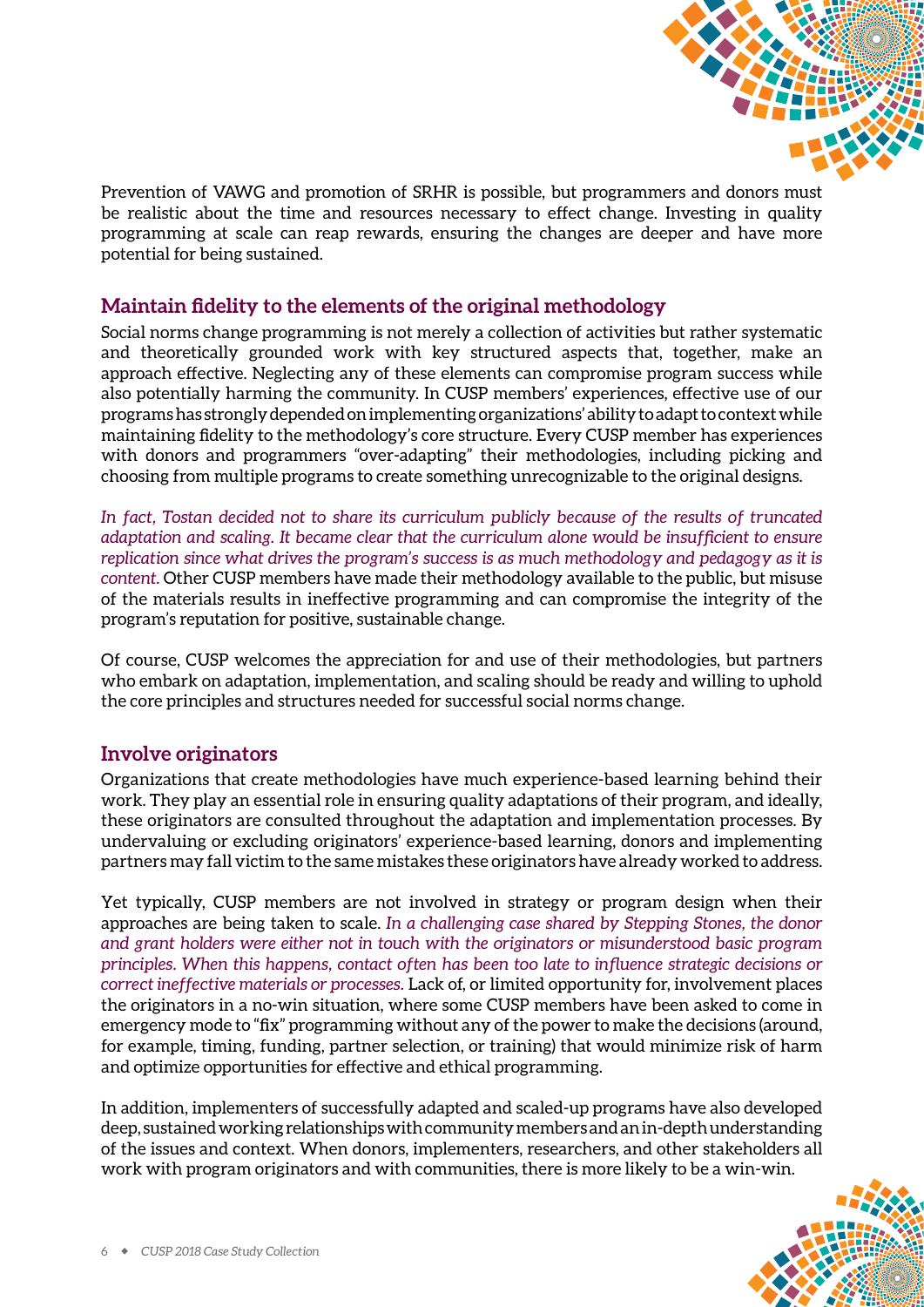

#### **Re-examine the role of government and international organizations in effective and ethical scaling**

CUSP members' experiences have varied on engaging government, international nongovernmental organizations (INGOs), and international development corporations (IDCs) in scaling efforts. Programs designed by CUSP members have repeatedly identified internalization of values as a critical component of both implementation and scale. To transform the status quo and redistribute power in a more equitable way, we must ask whether IDCs, INGOs,<sup>8</sup> and governments are best placed to foment social change, and whether they can reasonably and genuinely reflect on internal hierarchies when their missions demand they ensure profit, maintain the status quo, and/or sustain growth. *For example, while local government structures successfully coordinated GREAT expansion and national officials endorsed scale-up in Uganda, meaningful national-level support failed to materialize and local organizations were prevented from implementing the program due to broader national or donor priorities.*

It is important to be mindful of which individuals and organizations benefit from the status quo and have principles that may inherently be at odds with social norms transformation—including government, international nonprofit organizations, and IDCs. While government can and has played an essential role in most approaches developed by CUSP members, as a field, we can question the assumption that government, the marketplace, and/or large-scale organizations are always the best primary mechanisms for scaling social norms change programming.

## **Moving Forward Together**

CUSP's experiences provide a unique perspective in scaling social norms change initiatives. Our gendered, feminist, rights-based approaches and practice-based learning can create lasting impact if, as a field, we are willing to reconsider the current "business-as-usual" approach to scale. Rather than wasted financial and human resources or harmful repercussions within communities, thoughtful and strategic scale of social norms change methodologies has the potential to create more equitable, healthy, and peaceful communities. With the desire to scale must also come the commitment to use these initiatives for what they were designed—to examine social inequalities and transform deeply ingrained hierarchies.

In summary, CUSP's collective practice-based experiences and insights for scaling social norms change are:

- 1. Prioritize accountability to communities
- 2. Fully understand the principles of, and align with, the values of the methodology
- 3. Ensure adequate time and funding for programming
- 4. Maintain fidelity to the elements of the original methodology
- 5. Involve originators
- 6. Re-examine the role of government and international organizations in effective and ethical scaling

<sup>8</sup> Porter, F., Ralph-Bowman, M., & Wallace, T. (Eds.). (2013). *Aid, NGOs and the realities of women's lives: A perfect storm.* Practical Action Publishing.